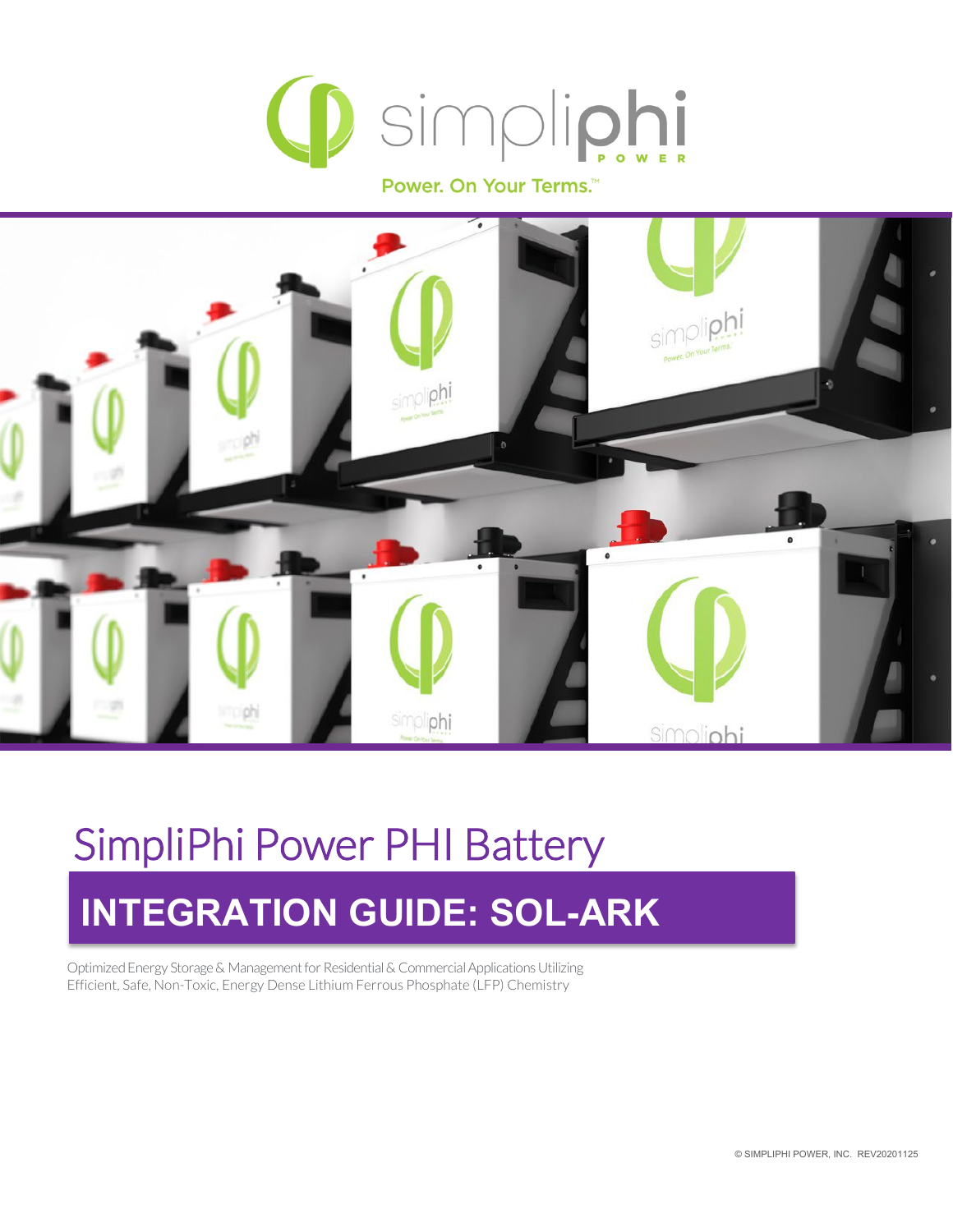## TABLE OF CONTENTS

| 1. INTRODUCTION                                   | $\overline{2}$ |
|---------------------------------------------------|----------------|
| 2. PHI BATTERY BANK-TO-INVERTER CONNECTION        | 3              |
| 3. BATTERY BANK SIZING                            | $\overline{4}$ |
| Discharge Calculation: Inverter Power Bank Sizing | $\overline{4}$ |
| Charge Calculation: AC Coupled Systems            | 5              |
| Charge Calculation: DC Coupled Systems            | 5              |
| 4. PROGRAM SETTINGS FOR PHI BATTERIES             | 6              |
| Depth of Discharge                                | 6              |
| Inverter and Charger Settings                     | $\overline{7}$ |
| Grid Setup                                        | 10             |
| 5. USE CASES & APPLICATION NOTES                  | 12             |
| <b>AC Coupled</b>                                 | 13             |
| Grid Sell / Grid-Tied with Battery Backup         | 14             |
| Limited to Home                                   | 14             |
| Limited to Load                                   | 15             |
| Time of Use / Energy Arbitrage                    | 16             |
| Off-Grid                                          | 17             |
| Generators                                        | 17             |
| Smart Load                                        | 18             |
| 6. SPECIFICATIONS & WARRANTY                      | 19             |
| 7. SIMPLIPHI TECHNICAL SUPPORT                    | 19             |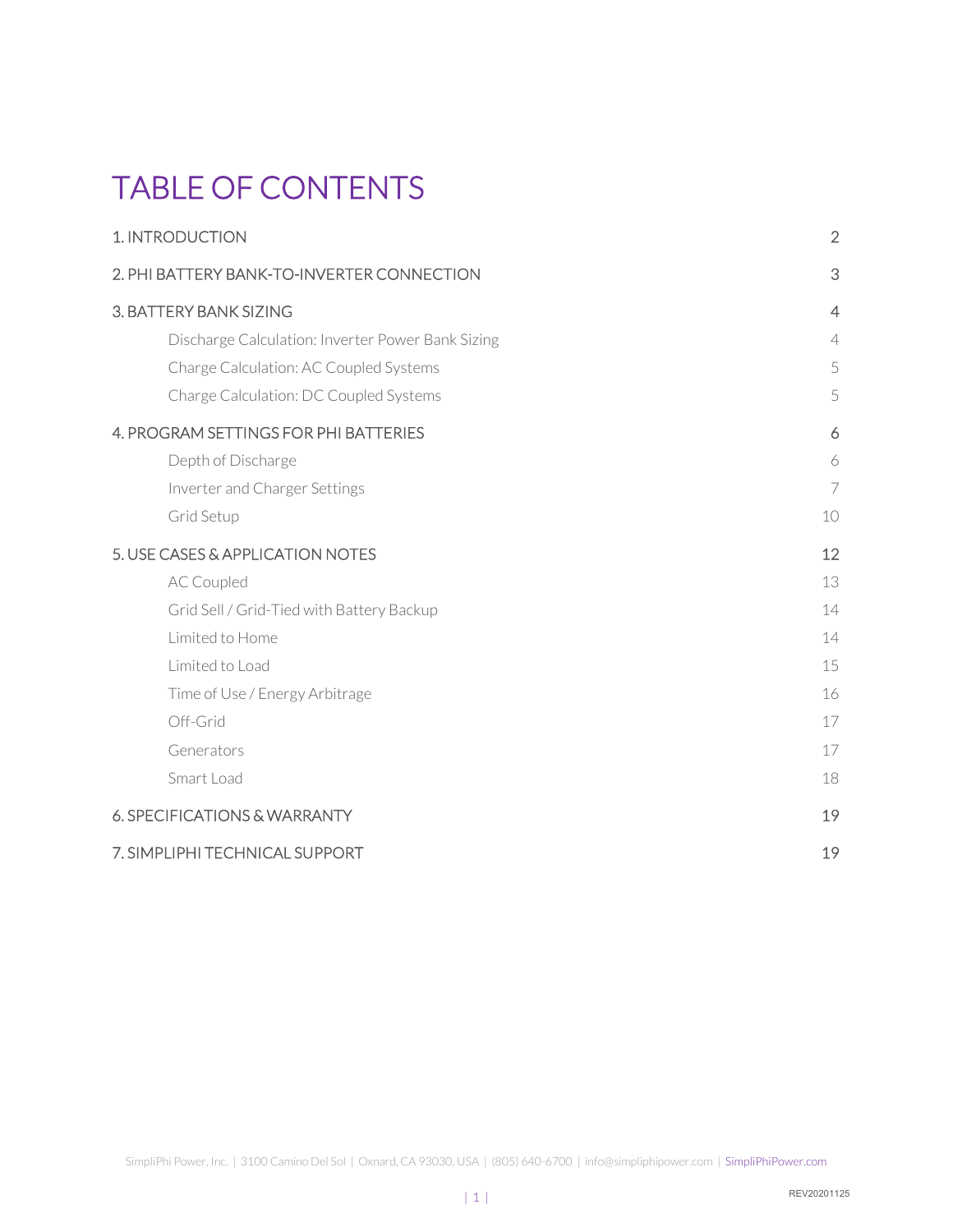## <span id="page-2-0"></span>1. INTRODUCTION

This integration guide covers the recommended set up and configuration of Sol-Ark equipment for optimizing performance with SimpliPhi's 51.2 Voltnominal-model PHI batteries.



CAUTION: Pairing 48 Volt-rated inverters (such as the Sol-Ark-8K or Sol-Ark-12K) with batteries other than those rated at 51.2Vnom voids the PHI Battery Warranty.

More information on SimpliPhi products can be found on our website a[t https://simpliphipower.com/.](https://simpliphipower.com/) All SimpliPhi Product Documentation can be found a[t https://simpliphipower.com/product-documentation/.](https://simpliphipower.com/product-documentation/) More information regarding Sol-Ark's products can be found a[t https://www.sol-ark.com.](https://www.sol-ark.com/)

The Sol-Ark products covered in this guide are the [Sol-Ark-8K-48-STa](https://www.sol-ark.com/8k-product-page/)nd the Sol-Ark-12K-P. Limiter sensors and the critical loads sub-panel referenced in this Guide are included with a purchase of Sol-Ark equipment.

Contact SimpliPhi Power Technical Support (805-640-6700; [techsupport@simpliphipower.com\)](mailto:techsupport@simpliphipower.com) regarding any compatibility questions for products not listed in this guide.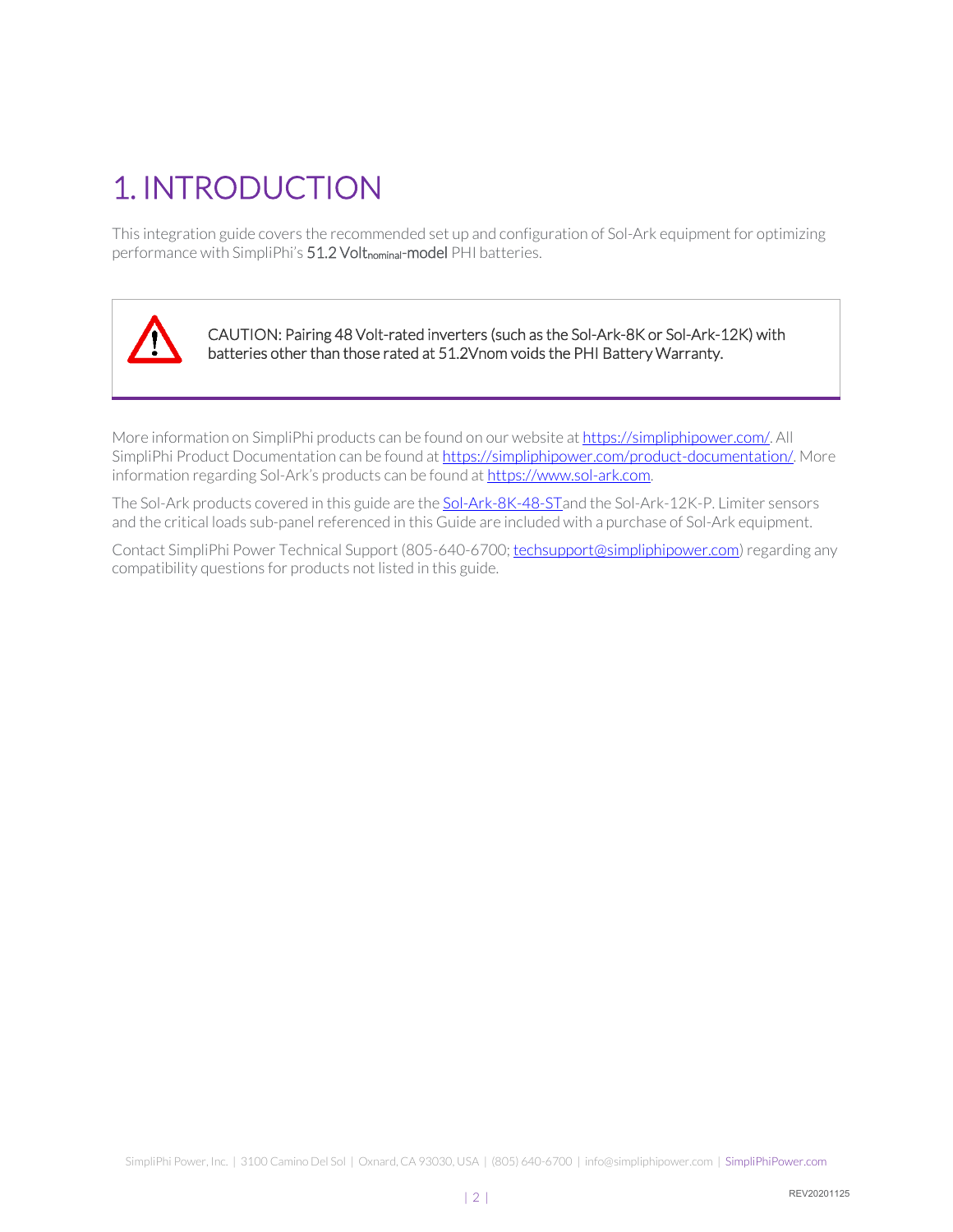## <span id="page-3-0"></span>2. PHI BATTERY BANK-TO-INVERTER CONNECTION

Wire the PHI Battery bank to the Sol-Ark according to the **PHI Battery Installation Manual**, not according to the Sol-Ark Manual:





48V Model PHI Batteries

It is acceptable but not required to use the ferrite choke on the positive and negative DC busbar-to-inverter leads (see Figure 1 above).

SimpliPhi and Sol-Ark recommend against using the 100 Ohm resistor included with the Sol-Ark equipment to charge the Sol-Ark's capacitors when connecting the PHI Batteries for the first time (as described in th[e Sol-](https://www.sol-ark.com/wp-content/uploads/2018/12/8K-install-owner-Manual-12-15-2018-2.pdf)[Ark Install Guide Owner's Manual\)](https://www.sol-ark.com/wp-content/uploads/2018/12/8K-install-owner-Manual-12-15-2018-2.pdf).

Do not install the Battery Temperature Sensor. The PHI Batteries require no temperature compensation.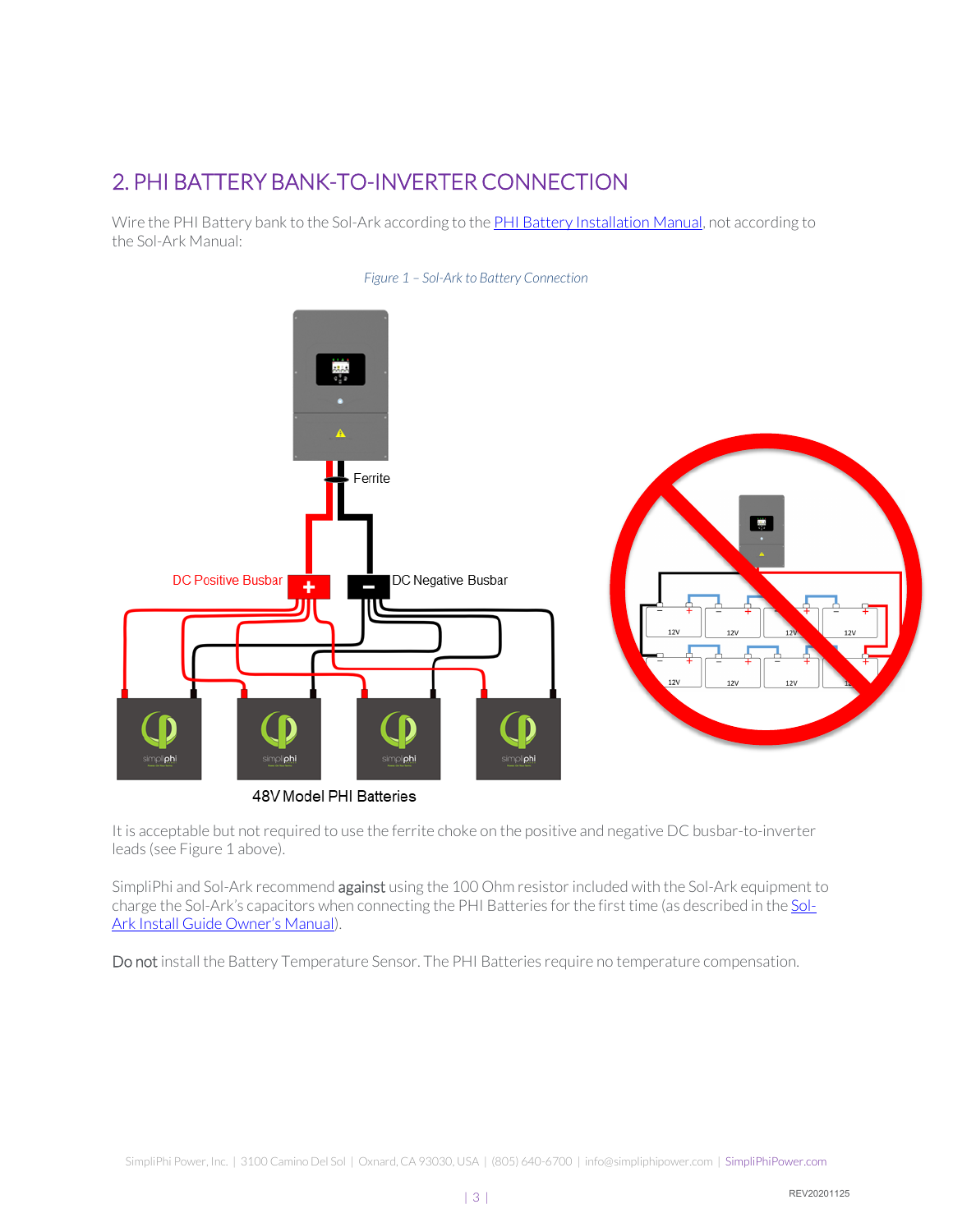## <span id="page-4-0"></span>3. BATTERY BANK SIZING

A properly sized PHI battery bank is sized to prevent over-discharge and over-charge from accompanying equipment. While the programming features of the Sol-Ark allow for battery discharging and charging according to specifically set parameters (refer to Section 4 of this Guide), the Sol-Ark does not limit the batteries' maximum discharge current (Max A Discharge) in an off-grid or grid-failure scenario.

Therefore, the PHI battery bank should still be sized to protect against over-discharge. In the case of an AC Coupled system setup, the PHI battery bank should also be sized to protect against over-charge from the solar photovoltaic (PV) array. In a DC Coupled system, the PHI battery bank's charge rate can be limited via Sol-Ark equipment programming (Max A Charge). When sizing the PHI battery bank according to both the discharge and charge criteria, use the greater of the two calculation results as the minimum quantity of PHI batteries in the bank.

#### <span id="page-4-1"></span>Discharge Calculation: Inverter Power Bank Sizing

To protect against over-discharge (voiding the battery Warranty), the PHI battery bank should be sized so that the inverter's load rate does not exceed the batteries' maximum continuous discharge rate.

The discharge calculation uses the nomenclature below:

• Battery maximum continuous discharge rate ( $kW_{DC}$ ) = Bat<sub>kW</sub> (typically  $\omega$  C/2)

= (maximum battery discharge current × battery voltage nominal)

- Inverter power full load ("load rate") =  $Inv_{kW}$
- Inverter DC-to-AC efficiency = Invert

$$
\text{Discharge Example: } \boldsymbol{B}_{\# Inv} \geq \frac{Inv_{kW} + Inv_{eff}}{Bat_{kW}}
$$

- Sol-Ark-8K inverter is rated at 8 kW
	- o Depending on the Sol-Ark's mode of operation (refer to Section 5 of this Guide), the inverter may power only loads on the critical loads sub-panel or it might power loads both on the critical loads sub-panel and the main house breaker panel. Consider the inverter's mode when sizing the battery bank according to "load rate."
- Sol-Ark-8K inverter DC-to-AC efficiency is 95.5%
- PHI 3.8 kWh-51.2 $V_{\text{nom}}$  battery has a maximum continuous discharge rate of 1.92 kW<sub>DC</sub>

$$
B_{\#Inv} \ge \frac{8_{kw} \div 0.955_{eff}}{1.92_{kw}} = 4.4
$$

A properly sized PHI battery bank based on the maximum discharge of the inverter, or load rate, has a minimum of 5 batteries. This ensures that the battery bank does not over-discharge to power the loads. Refer to this Section 5 of this Guide to verify battery bank sizing in specific use cases.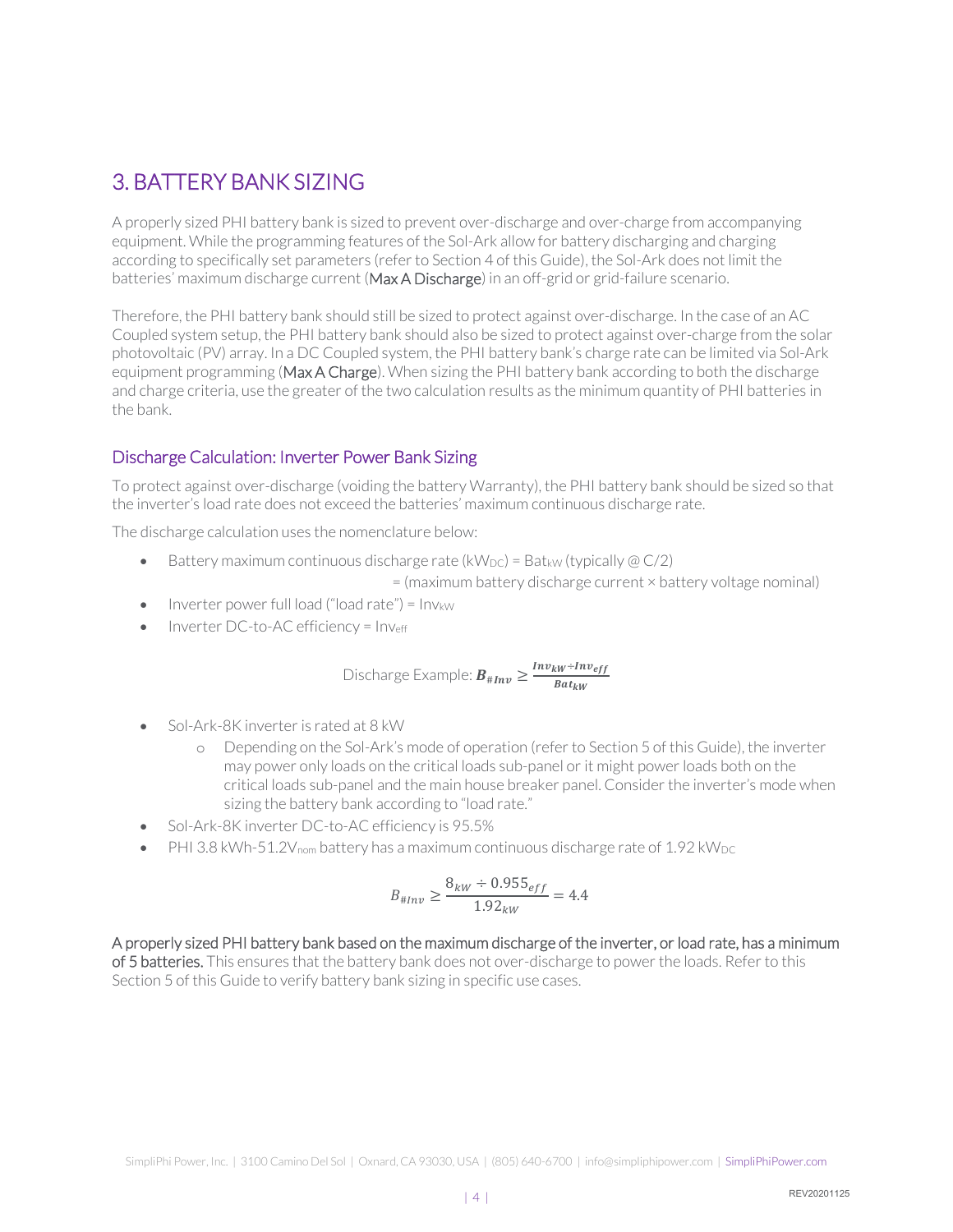#### <span id="page-5-0"></span>Charge Calculation: AC Coupled Systems

To protect against over-charge (voiding the battery Warranty), the PHI battery bank should be sized so that the AC Coupled solar PV array's power output does not exceed the batteries' maximum continuous charge rate. In an AC Coupled system, significantly limiting the solar array's charging power does not work well. Therefore, SimpliPhi and Sol-Ark recommend sizing a larger battery bank relative to the AC Coupled PV array. Specifically, multiply the batteries' typical maximum continuous charge rate by a de-rate factor of 0.8 in this AC Coupled scenario.

The charge calculation uses the nomenclature below:

• Battery maximum continuous charge rate (kW<sub>DC</sub>) = Bat<sub>kW</sub> (typically  $@C/2$ )

 $=$  (maximum battery charge current  $\times$  battery voltage nominal)

• PV charge maximum =  $PV_{kW}$ 

$$
\text{Change Example: } \boldsymbol{B}_{\# \boldsymbol{p} \boldsymbol{V}} \geq \frac{\boldsymbol{p} \boldsymbol{V}_{k \boldsymbol{W}}}{0.8 \times \boldsymbol{B} \boldsymbol{\alpha} t_{k \boldsymbol{W}}}
$$

- AC Coupled Solar PV Array is rated at 8 kW
- PHI 3.8 kWh-51.2 $V_{\text{nom}}$  battery has a maximum continuous charge rate of 1.92 kW<sub>DC</sub>

$$
B_{\#PV} \ge \frac{8_{kW}}{0.8 \times 1.92_{kW}} = 5.2
$$

A properly sized PHI battery bank based on the maximum charge from the AC Coupled solar PV array has a minimum of 6 batteries. This ensures that the battery bank does not over-charge from the AC Coupled solar PV.

When comparing the same system using both the discharge and charge calculations for sizing the PHI battery bank, the minimum number of batteries in the bank should be the greater of the two results. For instance, when examining the discharge calculation in the above example and the charge calculation in this AC Coupled example, 6 batteries should be used in the system.

CAUTION: Using fewer than the calculated number of PHI batteries in this AC Coupled charge calculation will void your PHI Battery Warranty. If a smaller PHI battery bank must be used, then the amount of AC Coupled solar PV in the battery-based system must also be reduced accordingly, and any excess solar must be wired to a separate system.

#### <span id="page-5-1"></span>Charge Calculation: DC Coupled Systems

While the PHI battery bank's charge rate in a DC Coupled system can be limited via Sol-Ark programming (Max A Charge), consider the PHI battery bank's maximum continuous charge rate in the system's design.

The charge calculation uses the nomenclature below:

• Battery maximum continuous charge rate (kW<sub>DC</sub>) = Bat<sub>kW</sub> (typically  $@C/2$ )

= (maximum battery charge current × battery voltage nominal)

- PV charge maximum =  $PV_{kW}$
- Sol-Ark PV-to-Battery efficiency = Inver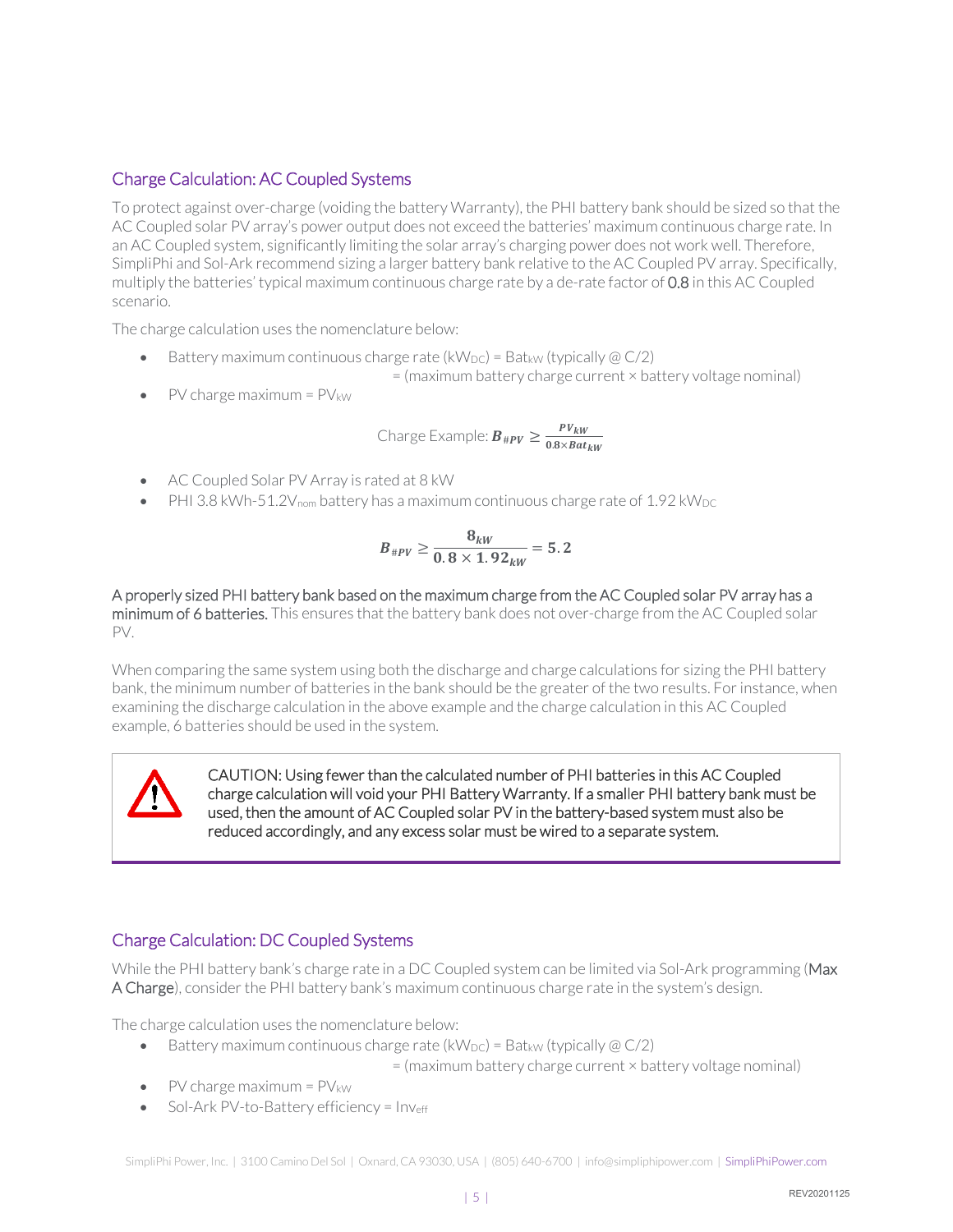Charge Example:  $B_{\#PV} \geq \frac{PV_{kW} \times Inv_{eff}}{Bat_{LW}}$ Bat<sub>kW</sub>

- DC Coupled Solar PV Array is rated at 8 kW
- Sol-Ark PV-to-Battery efficiency is 97.5%
- PHI 3.8 kWh-51.2 $V_{\text{nom}}$  battery has a maximum continuous charge rate of 1.92 kW<sub>DC</sub>

$$
B_{\#PV} \geq \frac{8_{kW} \times 0.975_{eff}}{1.92_{kW}} = 4.06
$$

A PHI battery bank utilizing the entire DC Coupled solar PV output potential has 5 batteries. However, programming the Max A Charge in the Sol-Ark to 150 A (4 × 37.5 ADC) would prevent the over-charging of a battery bank that includes only 4 batteries (refer to Section 4 of this Guide for complete programming details).

Homeowners with little to no loads on during the day (while solar power production is at its peak) might consider sizing a larger PHI battery bank to take advantage of the entire solar PV output potential for battery charging. Homeowners that consistently power loads during peak solar power production times may require a smaller sized battery bank.

### <span id="page-6-0"></span>4. PROGRAM SETTINGS FOR PHI BATTERIES

In order to maintain the PHI Battery Warranty, it is critical that the appropriate settings for the desired Warranty level are programmed in all system components. Failure to program the settings as described in this Guide will void your Battery Warranty.

#### <span id="page-6-1"></span>Depth of Discharge

To optimize the PHI batteries' and overall system's performance and life, SimpliPhi Power recommends programming the equipment settings for an 80% maximum Depth of Discharge (DoD). Maintaining the PHI battery at this DoD qualifies it for the 10-year / 10,000 cycle Warranty level. SimpliPhi warranties the PHI battery for fewer cycles at greater DoD levels: 90% DoD is correlated with a 5,000-cycle Warranty and 100% DoD correlates with a 3,500-cycle Warranty.



CAUTION: If a firmware update is executed on the Sol-Ark equipment, ALL the settings must be reverified. The programmed settings shown in the following tables must be applied based on desired Warranty/Cycle life. The recommended is 80% Depth of Discharge.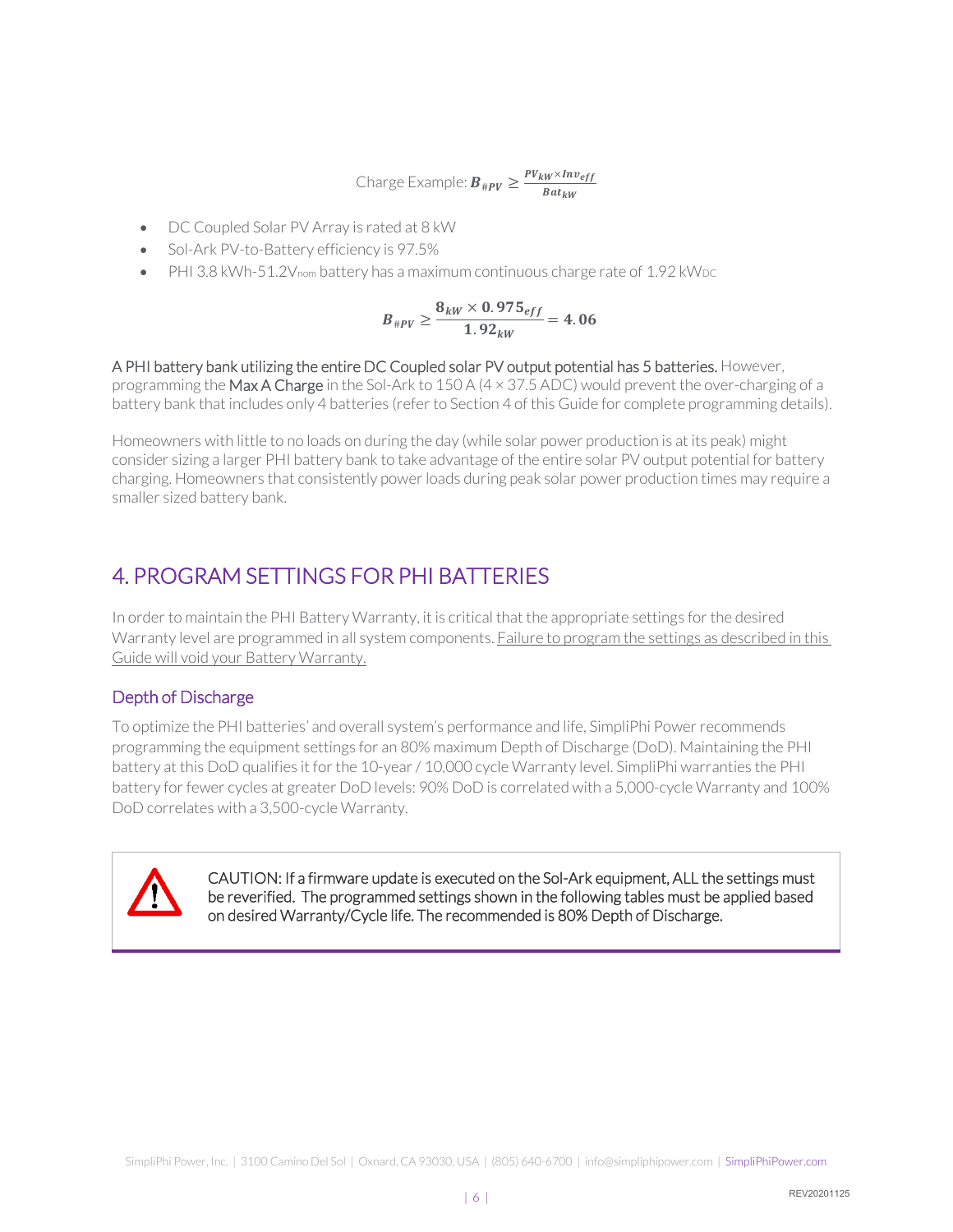#### <span id="page-7-0"></span>Inverter and Charger Settings

Refer to Sol-Ark's Menus and Programming online video [\(https://www.youtube.com/watch?v=mcXXzgfRT90&t=1497s\)](https://www.youtube.com/watch?v=mcXXzgfRT90&t=1497s) for guidance on programming the settings outlined in Table 1 below.

Press the gear icon to get to the Settings menu (Figure 2), then press Battery Setup (Figure 3) to program the parameters in Table 1 below.



*Figure 2 – Sol-Ark Home Screen (Touchscreen), from the Sol-Ark Installation Manual*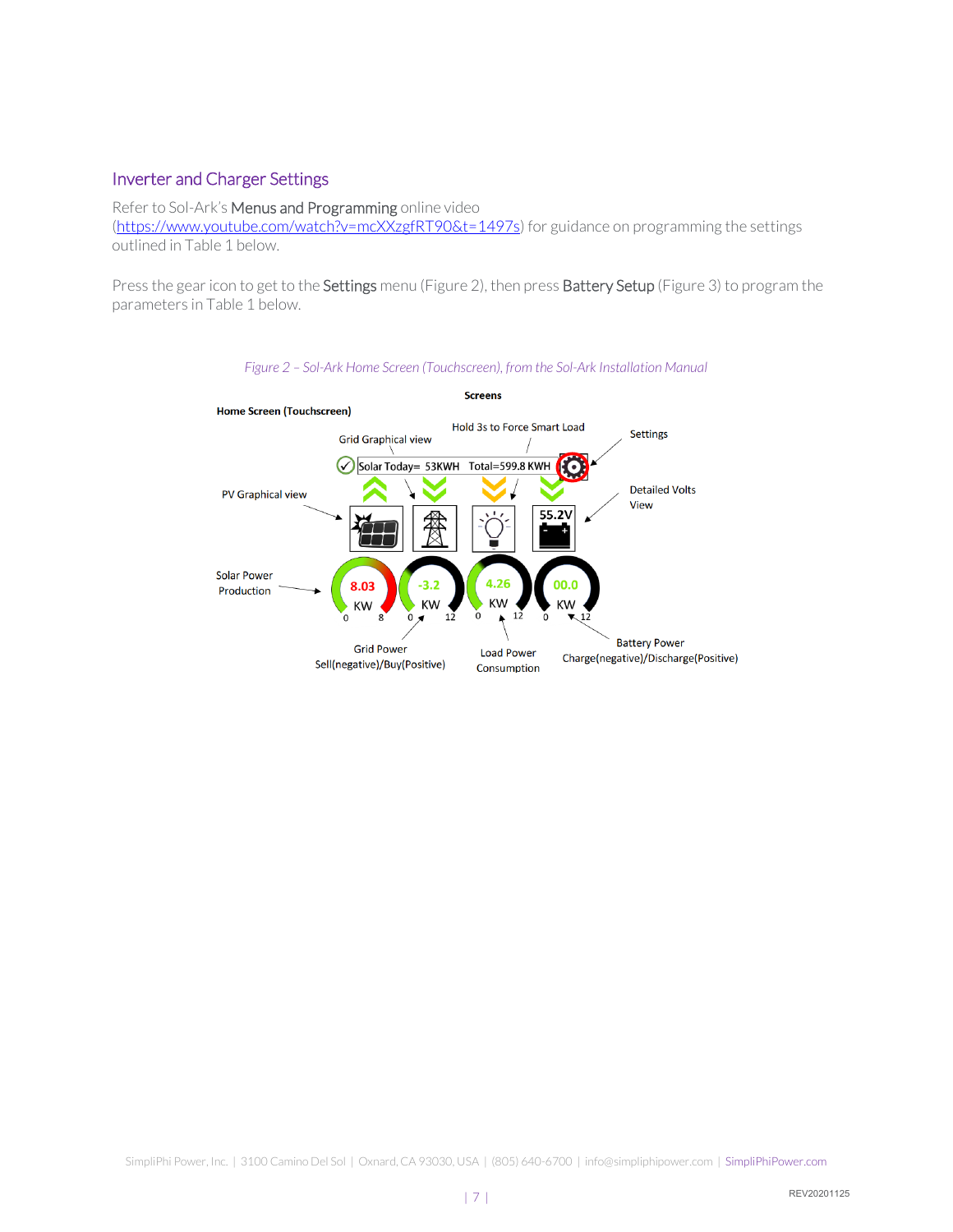

#### *Figure 3 – Sol-Ark System Setup Screen, from the Sol-Ark Installation Manual*

*Table 1 – Sol-Ark Battery Settings for 51.2Vnom PHI Battery Models*

| System Setup > Battery Setup | <b>80% DoD</b><br>(10k cycle warranty) | 90% DoD<br>(5k cycle warranty)                                       | 100% DoD<br>(3.5k cycle warranty) |  |  |
|------------------------------|----------------------------------------|----------------------------------------------------------------------|-----------------------------------|--|--|
| > Batt Tab                   |                                        |                                                                      |                                   |  |  |
|                              |                                        | 75 Ah per PHI 3.8 battery                                            |                                   |  |  |
| <b>Batt Capacity</b>         |                                        | 57 Ah per PHI 2.9-51.2 battery                                       |                                   |  |  |
| Max A Charge <sup>1,2</sup>  |                                        | 37.5 ADC per PHI 3.8 battery (20 ADC per battery for reduced stress) |                                   |  |  |
|                              |                                        |                                                                      |                                   |  |  |
| Max A Discharge <sup>1</sup> |                                        | 37.5 ADC per PHI 3.8 battery                                         |                                   |  |  |
|                              |                                        |                                                                      |                                   |  |  |
| <b>TEMPCO</b>                | 0 mv/C/Cell (disabled)                 |                                                                      |                                   |  |  |
| Use Batt V Charged           | do not check this box                  |                                                                      |                                   |  |  |
| Use Batt % Charged           | check this box                         |                                                                      |                                   |  |  |
| No Battery                   | do not check this box                  |                                                                      |                                   |  |  |
| <b>BMS Lithium Batt</b>      | do not check this box                  |                                                                      |                                   |  |  |
| <b>Activate Battery</b>      | do not check this box                  |                                                                      |                                   |  |  |
| > Charge Tab                 | 80%DoD                                 | 90% DoD                                                              | 100% DoD                          |  |  |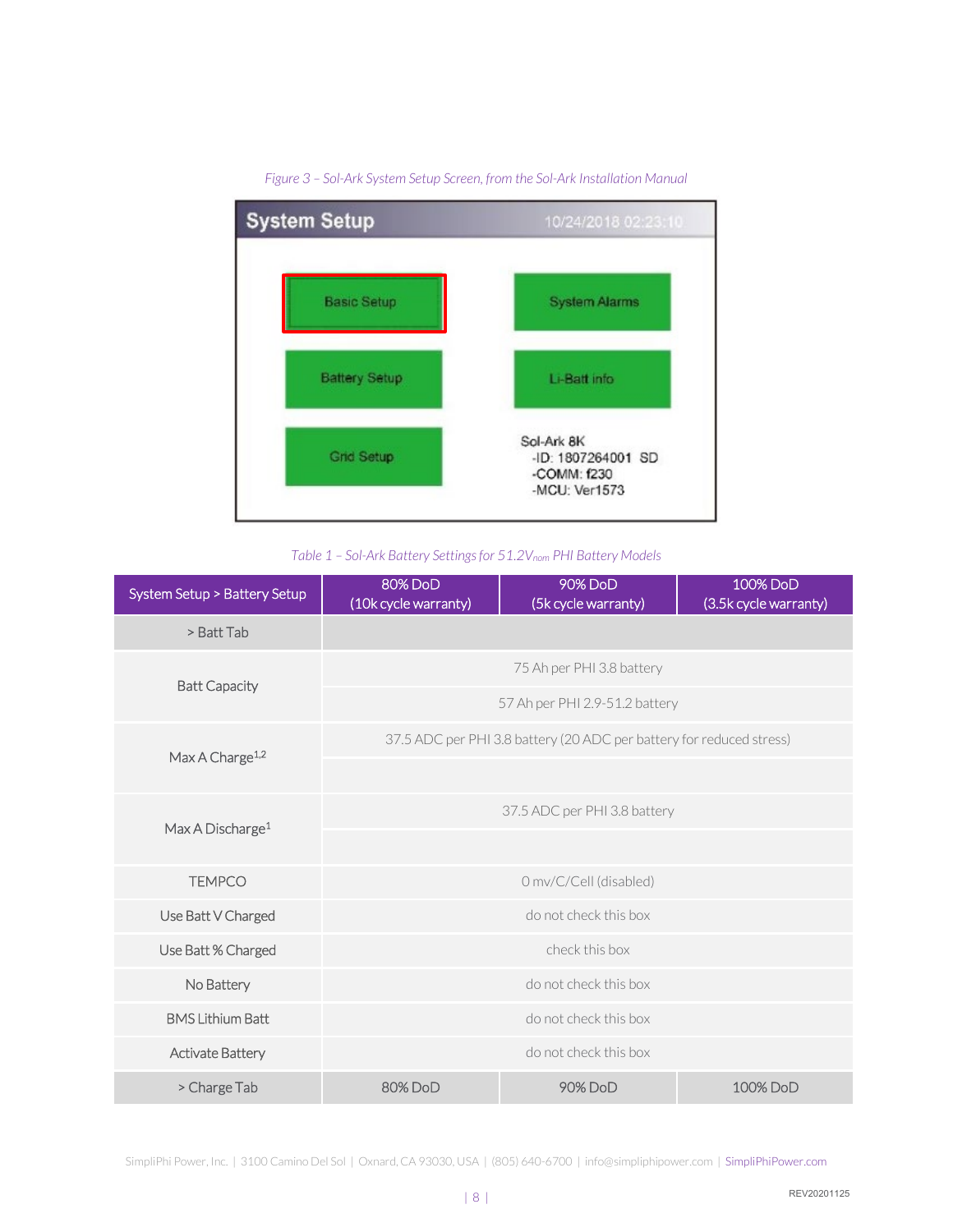| Start V                               | Use Start % instead of Start V when using<br>Batt % Charged instead of Batt V Charged (in the Batt tab)                                                                                             |                                                                                                                                                      |              |  |  |
|---------------------------------------|-----------------------------------------------------------------------------------------------------------------------------------------------------------------------------------------------------|------------------------------------------------------------------------------------------------------------------------------------------------------|--------------|--|--|
| Start % <sup>3</sup>                  | 21%                                                                                                                                                                                                 | 11%                                                                                                                                                  | 1%           |  |  |
| $A^{1,4}$                             | 37.5 ADC per PHI 3.8 battery (20 ADC per battery for reduced stress)                                                                                                                                |                                                                                                                                                      |              |  |  |
|                                       |                                                                                                                                                                                                     |                                                                                                                                                      |              |  |  |
|                                       |                                                                                                                                                                                                     | Check the Gen Charge box when a generator is connected to the Gen Input breaker.                                                                     |              |  |  |
| Gen Charge / Grid Charge <sup>5</sup> |                                                                                                                                                                                                     | Check the Grid Charge box when a generator is connected to the Grid Input breaker,<br>or when a grid connection is utilized to charge the batteries. |              |  |  |
| Float V                               |                                                                                                                                                                                                     | 54 V                                                                                                                                                 |              |  |  |
| Absorption V <sup>6</sup>             |                                                                                                                                                                                                     | 56 V                                                                                                                                                 |              |  |  |
|                                       |                                                                                                                                                                                                     | 56 V                                                                                                                                                 |              |  |  |
| Equalization $V^7$                    | 30 days<br>1 hour                                                                                                                                                                                   |                                                                                                                                                      |              |  |  |
|                                       |                                                                                                                                                                                                     |                                                                                                                                                      |              |  |  |
| > Discharge Tab                       | 80% DoD (recommended)                                                                                                                                                                               | 90% DoD                                                                                                                                              | 100% DoD     |  |  |
| Shutdown                              | 20% (50.2 V)                                                                                                                                                                                        | 10% (49.5 V)                                                                                                                                         | 0% (48 V)    |  |  |
| Low Batt                              | 30% (50.5 V)                                                                                                                                                                                        | 20% (50.2 V)                                                                                                                                         | 10% (49.5 V) |  |  |
| Restart                               | 97% (52V)                                                                                                                                                                                           | 97% (52V)                                                                                                                                            | 97% (52V)    |  |  |
| <b>Batt Resistance</b>                | Resistance mOhms = $96 \div (4 \times PH$ 3.8 battery quantity)                                                                                                                                     |                                                                                                                                                      |              |  |  |
|                                       |                                                                                                                                                                                                     | Resistance mOhms = $96 \div (3 \times PHI 2.9$ battery quantity)                                                                                     |              |  |  |
| <b>Batt Charge Efficiency</b>         |                                                                                                                                                                                                     | 99%                                                                                                                                                  |              |  |  |
| > Smart Load Tab                      |                                                                                                                                                                                                     |                                                                                                                                                      |              |  |  |
| Use Gen input as load output          |                                                                                                                                                                                                     | check this box if the Smart Load feature applies (refer to Section 5 of this Guide)                                                                  |              |  |  |
| Smart Load OFF Batt <sup>8</sup>      | 95% (51.7 V)                                                                                                                                                                                        |                                                                                                                                                      |              |  |  |
|                                       | 100% (52.5 V)                                                                                                                                                                                       |                                                                                                                                                      |              |  |  |
|                                       | Smart Load ON Batt <sup>9</sup><br>Wattage value is used in grid-connected systems only. This value represents the minimum power<br>required of the solar array before the Smart Loads are powered. |                                                                                                                                                      |              |  |  |
| For Micro inverter input              | check this box for AC coupled systems                                                                                                                                                               |                                                                                                                                                      |              |  |  |
| Smart Load OFF Batt <sup>10</sup>     |                                                                                                                                                                                                     | 100% (52.5 V)                                                                                                                                        |              |  |  |
| Smart Load ON Batt <sup>11</sup>      | $30 - 95%$                                                                                                                                                                                          |                                                                                                                                                      |              |  |  |

SimpliPhi Power, Inc. | 3100 Camino Del Sol | Oxnard, CA 93030, USA | (805) 640-6700 | info@simpliphipower.com | SimpliPhiPower.com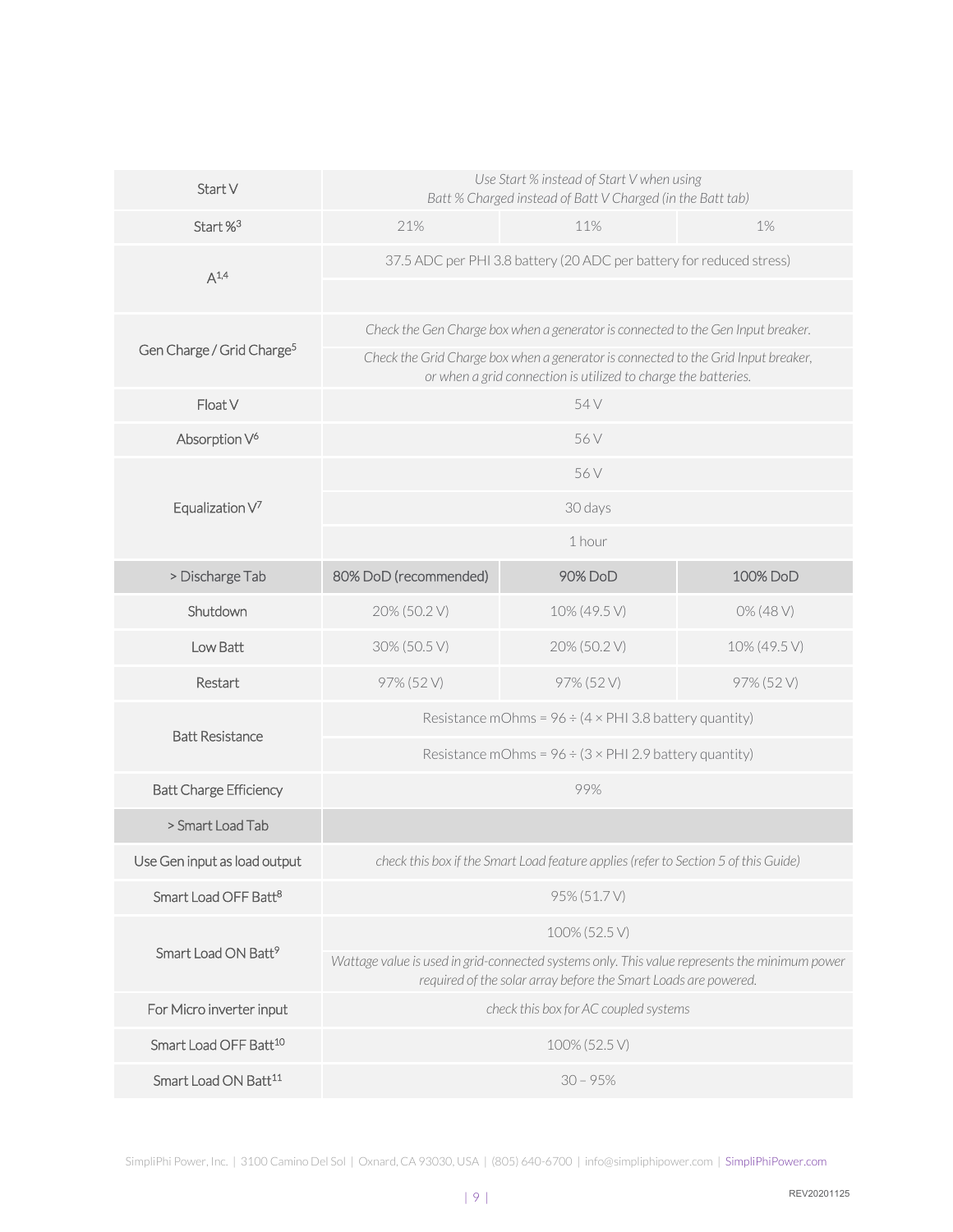Notes:

- 1. These settings are calculated by multiplying the per-battery value by the number of batteries in the connected battery bank.
- 2. Max A Charge refers to the maximum charge rate from the solar PV array. Programming this value to the maximum value versus the reduced-stress value does not impact the PHI Battery Warranty.
- 3. If the Auto Generator Start is utilized, the AGS is triggered when the batteries reach this set State of Charge (SoC) percentage. Once triggered, the generator charges the batteries until they reach approximately 95% SoC, at which point the generator turns off. This 95% SoC parameter is not programmable.
- 4. A refers to the maximum charge rate from the grid or the generator. If the Sol-Ark is connected to both the grid and a standby generator, the Sol-Ark prioritizes the grid as the batteries' charging source. Programming the A value to the maximum value versus the reduced-stress value does not impact the PHI Battery Warranty.
- 5. By default, battery charging from the solar PV array is prioritized over generator or grid charging.
- 6. When the battery has reached the Absorption voltage setpoint, the Sol-Ark utilizes constant-voltage regulation to maintain the battery at the programmed Absorption voltage. The Absorption phase lasts until the batteries charge at 2% of the programmed Ah size. For example, one PHI 3.8-51.2V<sub>nom</sub> battery (rated at 75 Ah), will remain in the Absorption charging phase until the number of Amps used to charge the battery decreases to 1.5 Amps DC (2% of 75Ah).
- 7. While the PHI Battery does not require an Equalization charge, programming Equalization to the voltage, frequency and duration outlined in the table above ensures that the Sol-Ark's internal SoC meter re-sets to 100% SoC every 30 days.
- 8. Smart Loads are no longer powered via solar and/or batteries when the batteries' SoC level drops below this programmed Smart Load OFF Batt value.
- 9. Smart Loads are powered via solar and/or batteries when the batteries' SoC level exceeds this programmed Smart Load ON Batt value.
- 10. The Sol-Ark stops charging the batteries and powering the loads from the AC Coupled solar PV array once the batteries' SoC level reaches the Smart Load OFF Batt value.
- 11. The Sol-Ark triggers the AC Coupled solar PV array to produce power (powering the loads and charging the batteries) when the batteries' SoC level exceeds this programmed **Smart Load ON Batt** value.



CAUTION: When PHI battery quantities change, the capacity & charge/discharge current settings must be reassessed. Failure to do so will void the Warranty.

#### <span id="page-10-0"></span>Grid Setup

The Sol-Ark's Grid Setup menu includes many advanced features (refer to Section 5 of this Guide). Regardless of the features used, the PHI battery bank should never discharge more than its maximum continuous discharge rate. Furthermore, to maintain the PHI batteries' Warranty at a 10,000-cycle level, also do not discharge the battery bank to a State of Charge (SoC) level less than 20%. These details are controlled in the Grid Setup menu's Limiter tab.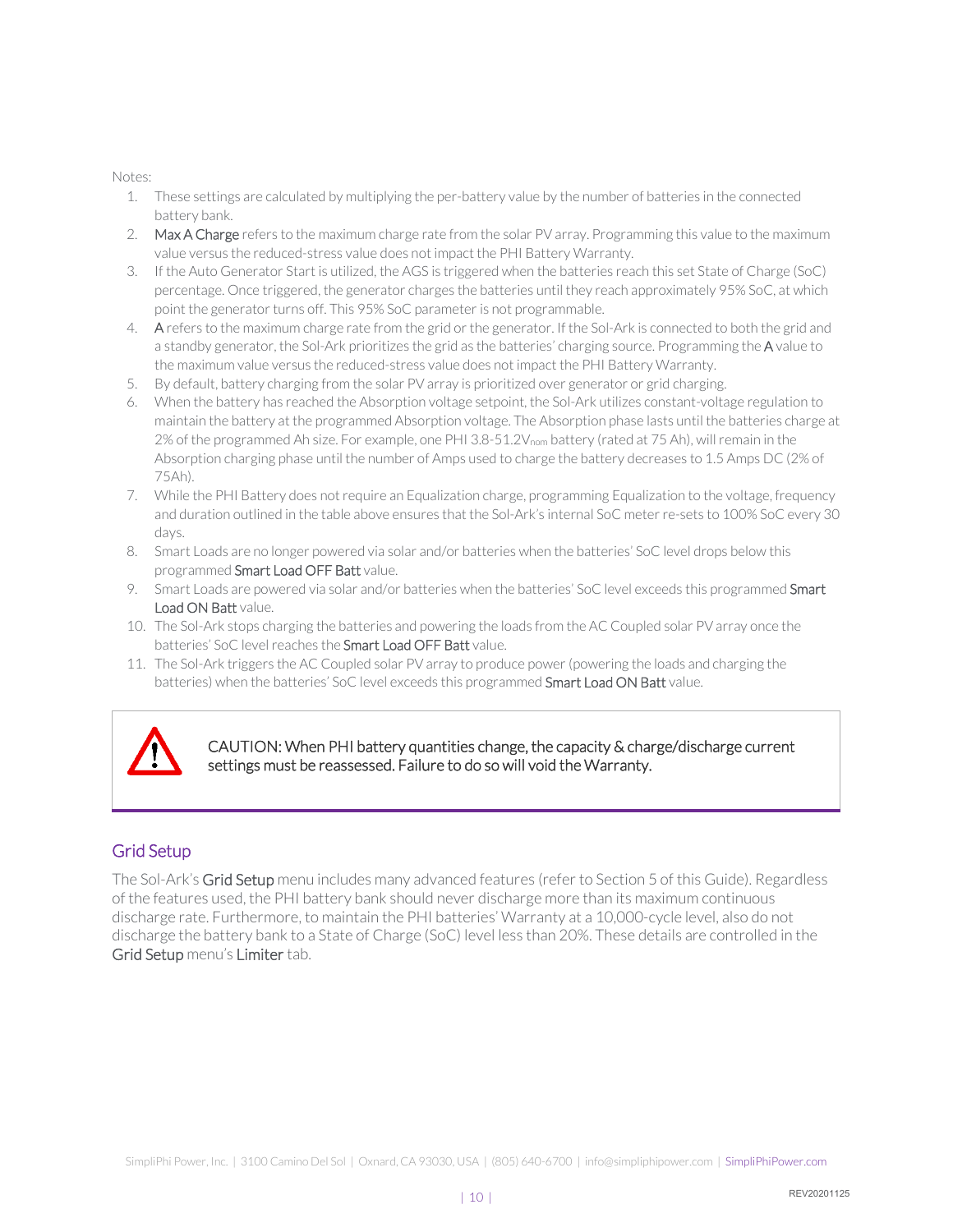

*Figure 4 – Limiter Tab in Grid Setup menu*

The **power (W)** column in Figure 4 above dictates the maximum amount of power pulled from the batteries and should be set to the PHI battery bank's maximum discharge rate in AC Watts. To calculate the connected PHI battery bank's maximum discharge Watts (AC):

- 1. Multiply the number of batteries in the bank by the maximum discharge rate (ADC) per battery
	- a. PHI 3.8-51.2V<sub>nom</sub> battery max. discharge rate = 37.5 ADC per battery
	- b. PHI 2.9-51.2V<sub>nom</sub> battery max. discharge rate = 28.5 ADC per battery
- 2. Convert the battery bank's DC discharge current to DC discharge watts.
- 3. Apply the discharge efficiency.

The following Tables 2 and 3 describe the continuous power output limitations of the PHI 51.2V<sub>nom</sub>-model batteries. Populate the **power (W)** column according to these tables.

Populate the Batt column to the right of the power (W) column according to the degree to which you wish to discharge the battery bank. Again, to maintain the PHI batteries at the 10,000-cycle Warranty level, do not populate the Batt column with any value less than 20%.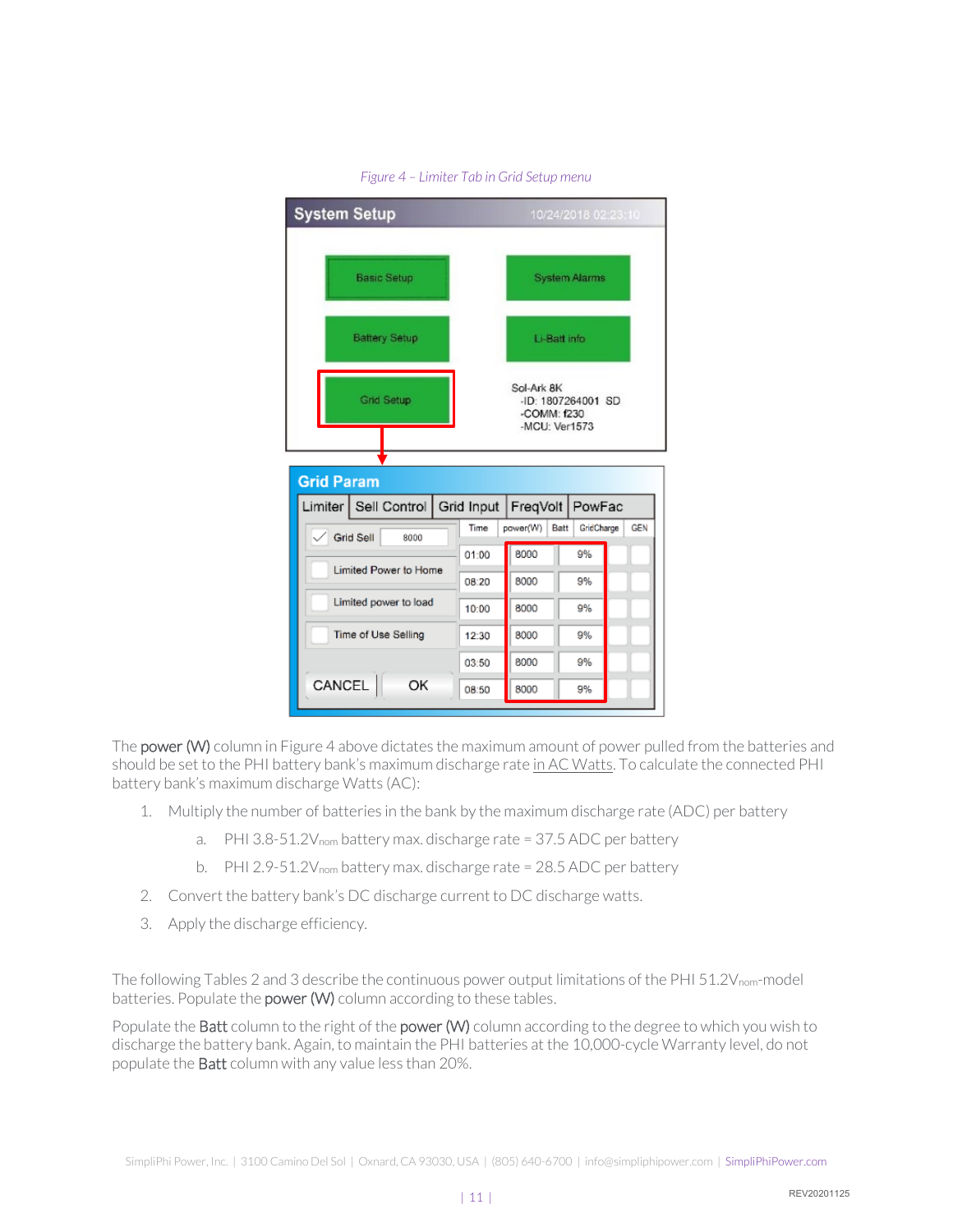| $1$ MDIC $\angle$                 | CONVERSION point DC to AC Discharge Entity of L to OTTH 0.0 KVVII ULL VIIIII DUTCHES |                |                                                     |                                    |
|-----------------------------------|--------------------------------------------------------------------------------------|----------------|-----------------------------------------------------|------------------------------------|
| A                                 | B                                                                                    | C              | D                                                   | E.                                 |
| # of Parallel<br><b>Batteries</b> | <b>DC Current Limit</b>                                                              | ADC X VDC (48) | <b>WDCX</b><br><b>Discharge</b><br>Efficiency (95%) | <b>MAX Battery</b><br>Output (WAC) |
| $\mathbf{1}$                      | 37.5 Amps DC                                                                         | 1,800 Watts DC | 1,710 Watts AC                                      | 1,710 Watts AC                     |
| $\mathfrak{D}$                    | 75 ADC                                                                               | 3.600 WDC      | 3.420 WAC                                           | 3.420 WAC                          |
| 3                                 | 112.5 ADC                                                                            | 5,400 WDC      | 5,130 WAC                                           | 5,130 WAC                          |
| $\overline{4}$                    | 150 ADC                                                                              | 7.200 WDC      | 6,840 WAC                                           | 6,840 WAC                          |
| 5                                 | 187.5 ADC                                                                            | 9,000 WDC      | 8,550 WAC                                           | 8,550 WAC*                         |
| 6                                 | 225 ADC                                                                              | 10,800 WDC     | 10.260 WAC                                          | 10,260 WAC*                        |

*Table 2 – Conversion from DC to AC Discharge Limit for 1 to 6 PHI 3.8 kWh-51.2Vnom Batteries*

\*Limited by the Sol-Ark to 8,000 WAC in Off-Grid mode and 9,000 WAC in Grid-Tie mode.

Note: Sol-Ark's Manual shows these power (W) parameters programmed to *1,000 Watts × PHI Battery Quantity*. While there is no harm in using this approximation, the greater values outlined in the tables above may be used.

### <span id="page-12-0"></span>5. USE CASES & APPLICATION NOTES

Sol-Ark equipment includes many advanced programming features and a variety of modes (more than one mode can be used simultaneously). This section of the Guide will outline the system programming and setup basics for common use cases. However, refer also to the Sol-Ark Manual for all installation requirements relevant to the application at hand.

#### *Table 4 – Sol-Ark Grid Settings*

| System Setup > Grid Setup | 80% DoD<br>90% DoD<br>(10k cycle warranty)<br>(5k cycle warranty)                                                                                                                                 |  | 100% DoD<br>(3.5k cycle warranty) |  |  |
|---------------------------|---------------------------------------------------------------------------------------------------------------------------------------------------------------------------------------------------|--|-----------------------------------|--|--|
| > Limiter Tab             |                                                                                                                                                                                                   |  |                                   |  |  |
| Grid Sell                 | check this box when exporting solar PV power to the grid<br>(Net Energy Metering agreement required)                                                                                              |  |                                   |  |  |
|                           | set the numerical value to the maximum number of exporting Watts                                                                                                                                  |  |                                   |  |  |
| Limited Power to Home     | check this box when powering both the critical loads sub-panel and<br>the main house breaker panel using solar and/or battery,<br>without exporting energy to the grid (limiter sensors required) |  |                                   |  |  |
| Limited power to load     | check this box when powering the critical loads sub-panel using solar and/or battery                                                                                                              |  |                                   |  |  |
| Time of Use Selling       | check this box when discharging the batteries during set times<br>(either the Grid Sell or Limited Power to Home box must also be checked)                                                        |  |                                   |  |  |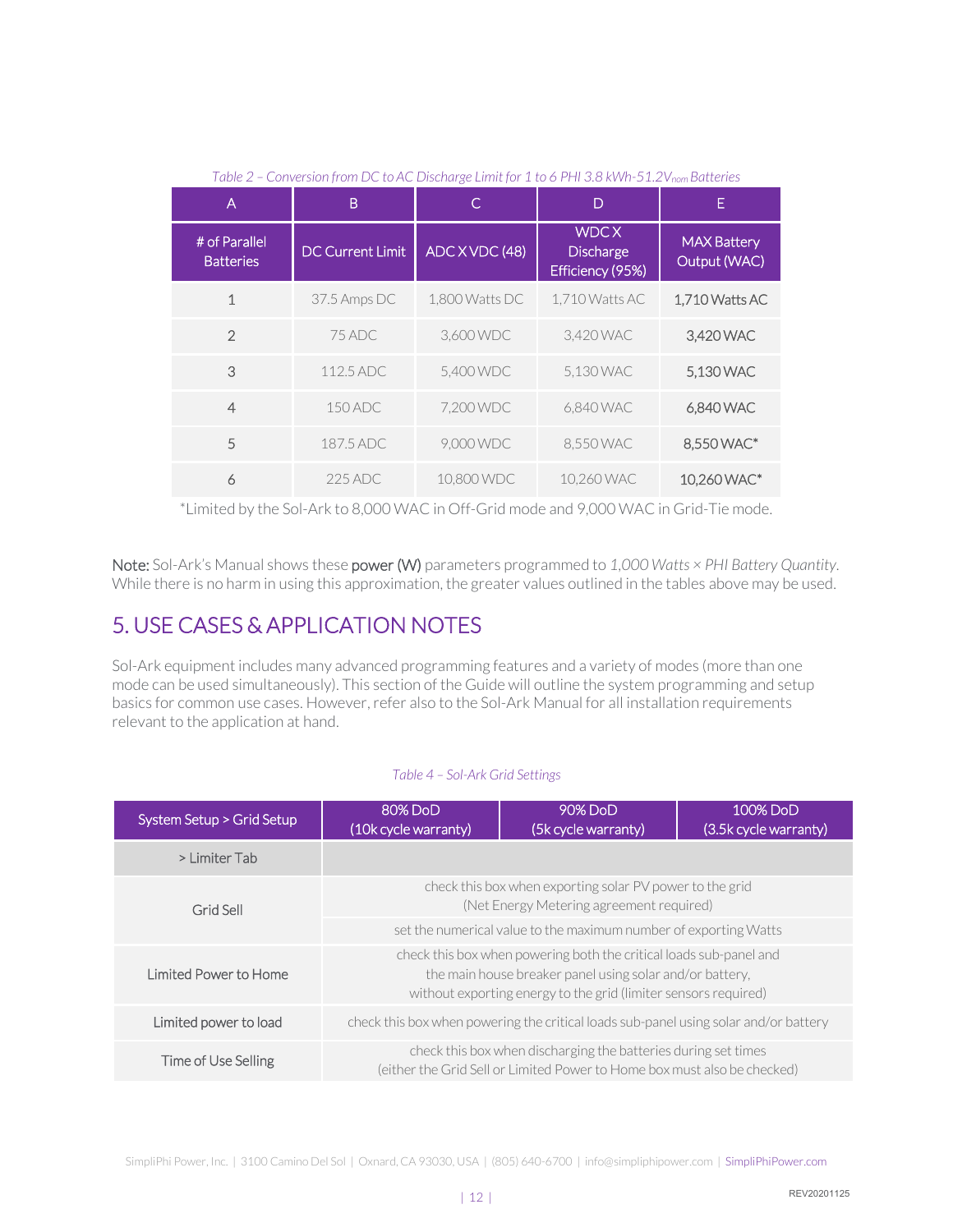| Time                      | sets the time at which the batteries discharge to power both the critical loads sub-panel<br>and the main house breaker panel (limiter sensors required) |                                                                                                                                         |          |  |  |
|---------------------------|----------------------------------------------------------------------------------------------------------------------------------------------------------|-----------------------------------------------------------------------------------------------------------------------------------------|----------|--|--|
| power (W)                 |                                                                                                                                                          | sets the maximum amount of power discharged from the batteries during the set time                                                      |          |  |  |
|                           |                                                                                                                                                          | do not exceed the Wattage values listed in Tables 2 or 3 above                                                                          |          |  |  |
| <b>Batt</b>               |                                                                                                                                                          | the percentage SoC to which the batteries discharge during the set time                                                                 |          |  |  |
|                           | 20%                                                                                                                                                      | 10%                                                                                                                                     | 0%       |  |  |
| Grid Charge               |                                                                                                                                                          | check this box to allow for grid-to-battery charging during the set time                                                                |          |  |  |
| <b>GEN</b>                |                                                                                                                                                          | check this box to allow for gen-to-battery charging during the set time                                                                 |          |  |  |
| > Sell Control Tab        | 80%DoD                                                                                                                                                   | 90% DoD                                                                                                                                 | 100% DoD |  |  |
| <b>General Standard</b>   | check this box when a generator is wired to the Grid Input<br>or to use the Protect Param settings listed in the Grid Input tab                          |                                                                                                                                         |          |  |  |
| UL 1741 & IEEE 1547       | check this box for grid sell compliant functionality (default)                                                                                           |                                                                                                                                         |          |  |  |
| CA Rule 21                | check this box for compliance with CA Rule 21                                                                                                            |                                                                                                                                         |          |  |  |
| <b>UL 1741SA</b>          | check this box for compliance with HECO Rule 14H and/or PREPA                                                                                            |                                                                                                                                         |          |  |  |
| GEN connect to Grid input |                                                                                                                                                          | check this box when a generator is wired to the Grid Input                                                                              |          |  |  |
| > Grid Input Tab          |                                                                                                                                                          |                                                                                                                                         |          |  |  |
| Grid Frequency            |                                                                                                                                                          | select 50 Hz or 60 Hz                                                                                                                   |          |  |  |
| Grid Type                 | select 120/240V split phase (North America),<br>or contact SimpliPhi to special-order 220V single phase or 120/208V 3 phase                              |                                                                                                                                         |          |  |  |
| <b>Protect Param</b>      |                                                                                                                                                          | leave as default values when UL 1741 & IEEE 1547 are enabled<br>frequency values may change when a generator is wired to the Grid Input |          |  |  |
| > FreqVolt tab            | refer to the Sol-Ark Manual for Puerto Rico or Kauai-specific settings                                                                                   |                                                                                                                                         |          |  |  |

#### <span id="page-13-0"></span>AC Coupled

In an AC Coupled system setup, the grid-tie inverter(s) output – string or micro-inverters – is wired to the Sol-Ark's Generator Input (40A double-pole breaker) and the For Micro inverter input box in the Smart Load tab of the Battery Setup menu must be checked:

*Figure 5 – Smart Load Tab in Batt Setup menu*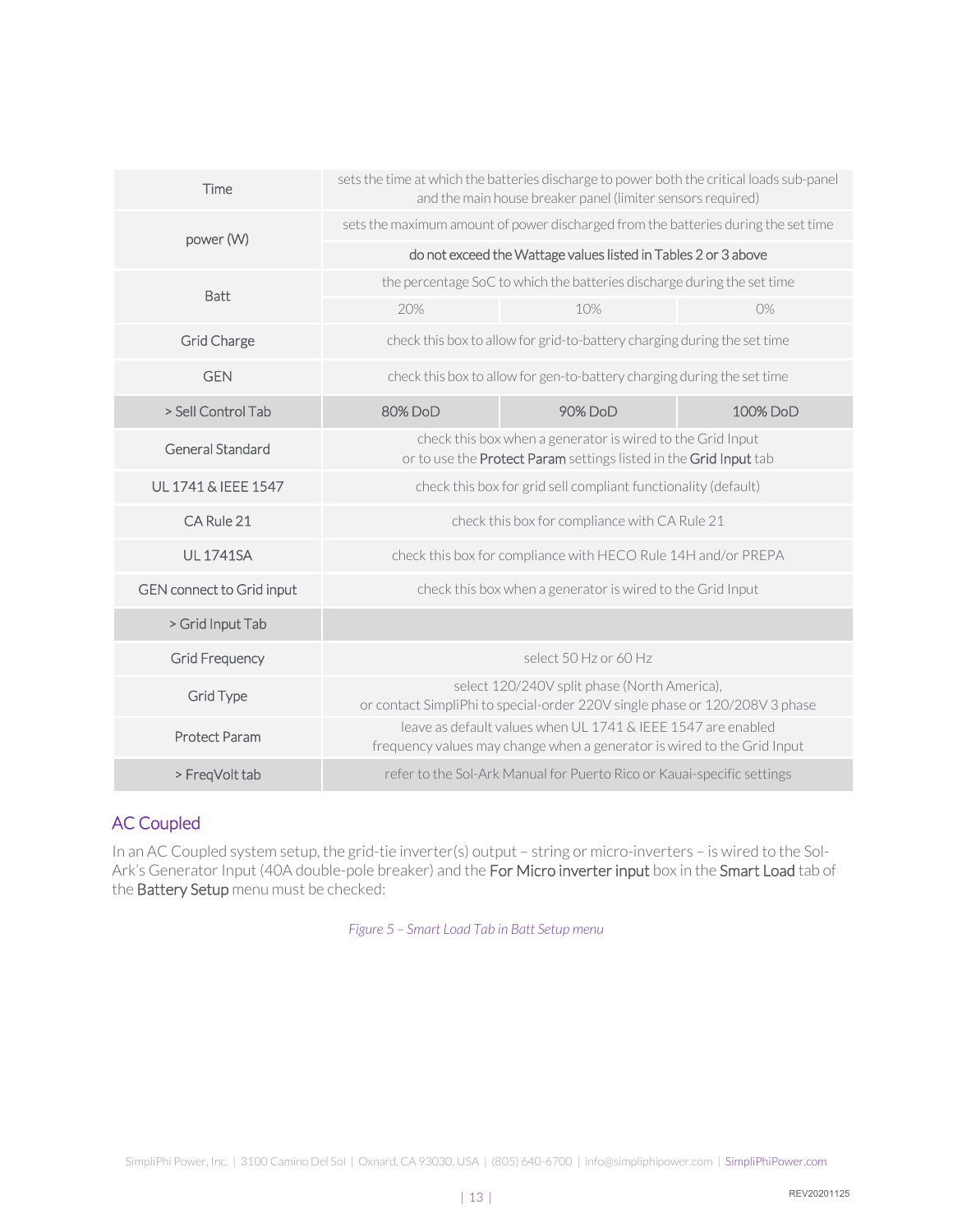| <b>Batt Setup</b> |                                                                                                                       |           |      |                                                                   |  |
|-------------------|-----------------------------------------------------------------------------------------------------------------------|-----------|------|-------------------------------------------------------------------|--|
| <b>Batt</b>       | Charge                                                                                                                | Discharge |      | Smart Load                                                        |  |
|                   | Use Gen input as load output<br>If selected, Use Grid Input for Gen charging<br>with Grid Limiter set to Load or home |           |      | For Micro inverter input<br>Solar Power(W)<br>When Grid Connected |  |
|                   | Smart Load OFF Batt                                                                                                   | 51.0V     | 95%  |                                                                   |  |
|                   | Smart Load ON Batt                                                                                                    | 54.0V     | 100% | 500W                                                              |  |
|                   |                                                                                                                       | CANCEL    |      | OK                                                                |  |

The Sol-Ark-8K is limited to a maximum of 7 kW of AC Coupled solar PV, and the Sol-Ark-12K is limited to 7.6 kW of AC Coupled solar.

AC Coupled systems can operate in Grid Sell / Grid-Tied with Battery Backup, Limited to Home, Limited to Load, or Time of Use Selling modes.

#### <span id="page-14-0"></span>Grid Sell / Grid-Tied with Battery Backup

A net energy metering agreement with the utility company is required in order to sell energy from the solar PV array to the grid. In this mode, the Sol-Ark prioritizes powering all loads (on both the critical loads sub-panel and the main house breaker panel) from solar PV first (if available), then (2) grid, (3) generator, and (4) batteries. In the event of a grid failure, the batteries will power the critical loads sub-panel only. Take care to size the battery bank accordingly; in a grid failure scenario, the Sol-Ark does not limit the batteries' maximum current output. The maximum power draw (kW) on the critical loads sub-panel should not exceed the maximum continuous discharge rate of the PHI battery bank. Refer to the Discharge Calculation in Section 3 of this Guide:

$$
B_{\#Inv} \ge \frac{Inv_{kw} \div Inv_{eff}}{Bat_{kw}}
$$

Discharge Example:

- Circuits on the critical loads sub-panel amount to a maximum potential power draw of 30 Amps at 240 VAC, or 7.2 KwAC
- Sol-Ark-8K inverter DC-to-AC efficiency is 95.5%
- PHI 3.8 kWh-51.2 $V_{\text{nom}}$  battery has a maximum continuous discharge rate of 1.92 kW<sub>DC</sub>

$$
B_{\#Inv} \ge \frac{7.2_{kw} \div 0.955_{eff}}{1.92_{kw}} = 3.9
$$

A properly sized PHI battery bank based on the maximum draw of the critical loads sub-panel has a minimum of 4 batteries, even in this Grid-Tied with Battery Backup application. Note also that during a grid failure, the critical loads' maximum energy draw (kWh) is also limited by the battery bank's capacity.

#### <span id="page-14-1"></span>Limited to Home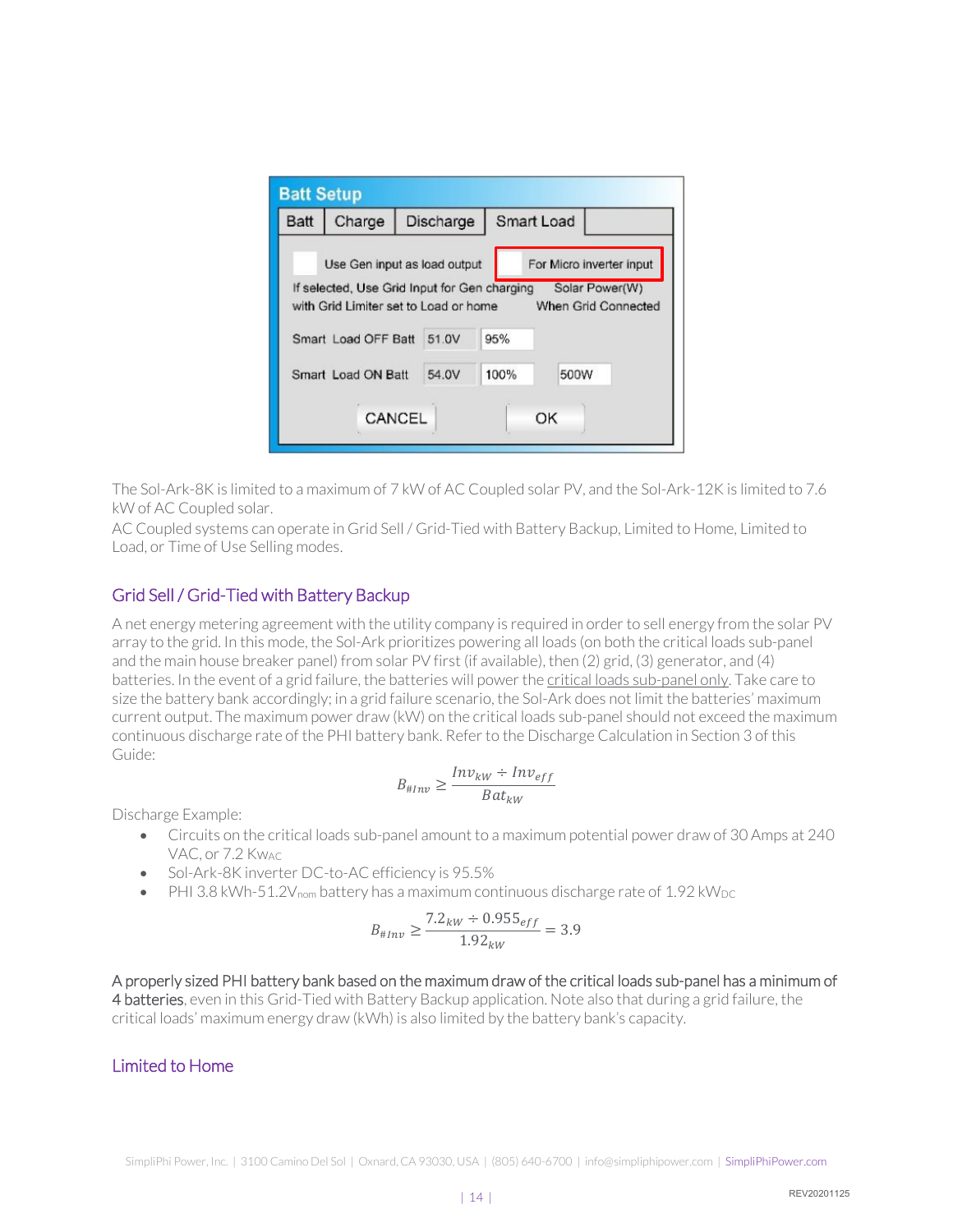Checking the Limited power to Home box in the Limiter tab of the Sol-Ark's Grid Setup / Grid Param menu allows for all loads\* (on both the critical loads sub-panel and the main house breaker panel) to be powered using the connected solar PV and/or batteries. The Sol-Ark prioritizes powering these loads from solar PV first (if available), then (2) grid, (3) generator, and (4) batteries. To prioritize the batteries' use over the grid or generator during specific set times, also use the Time of Use Selling mode.

\*While the Limited to Home mode *allows* for all loads to be powered using solar PV and/or batteries, the Sol-Ark prioritizes powering loads on the critical loads sub-panel first, and loads on the main house breaker panel are offset by solar (and/or batteries, during Time of Use Selling mode times) *as much as possible*. If the loads' draw exceeds the available power from the solar PV array and (with Time of Use Selling mode also in play) the batteries have also discharged to their minimum programmed SoC percentage level, the Sol-Ark will then resort to powering loads using grid power.

> CAUTION: In Limited to Home mode, limiter sensors are required to ensure that the home's main breaker panel circuits are powered without exporting energy to the grid.

#### <span id="page-15-0"></span>Limited to Load

Checking the Limited power to load box in the Limiter tab of the Sol-Ark's Grid Setup / Grid Param menu discharges the battery to power the critical loads sub-panel's loads. The Limited to Load mode does not allow for any solar or battery energy to power the main house breaker panel and it does not allow for any solar or battery energy to be exported to the grid.

<span id="page-15-1"></span>

| <b>Grid Param</b>      |  |            |          |      |        |  |  |
|------------------------|--|------------|----------|------|--------|--|--|
| Limiter   Sell Control |  | Grid Input |          |      |        |  |  |
| Grid Sell<br>8000      |  | Time       | power(W) | Batt | Charge |  |  |
|                        |  | 01:00      | 8000     | 50%  |        |  |  |
| Limited Power to Home  |  | 08:20      | 8000     | 50%  |        |  |  |
| Limited power to load  |  | 10:00      | 8000     | 50%  |        |  |  |
| Time of Use Selling    |  | 12:30      | 8000     | 50%  |        |  |  |
|                        |  | 03:50      | 8000     | 50%  |        |  |  |
| CANCEL<br>OK           |  | 08:50      | 8000     | 50%  |        |  |  |

#### *Figure 6 – Limiter Tab in Grid Setup menu*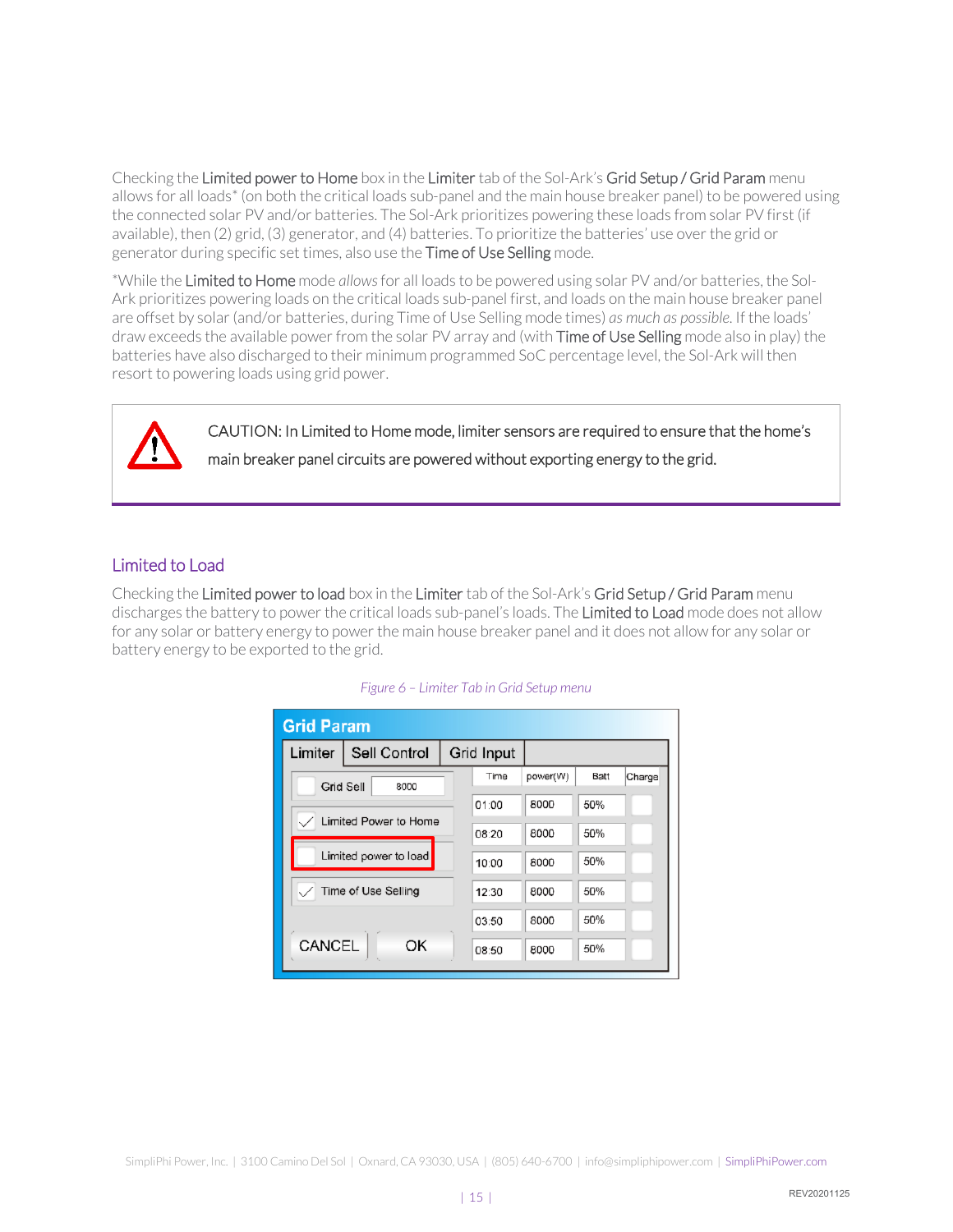#### Time of Use Selling / Energy Arbitrage

Discharge batteries to power circuits during specific set times. Program these times to coincide with the utility company's peak pricing times to avoid high energy charges from the utility.

Homeowners who have a net energy metering agreement with the utility company can use both Grid Sell and Time of Use Selling modes to sell solar PV and battery energy (until the minimum programmed SoC percentage level) back to the grid during peak sun-hour times and then discharge the batteries during programmed times, usually in the afternoon and evening. Depending on whether Limited power to load or Limited Power to Home is enabled, the batteries will power either the critical loads sub-panel only (Limited to Load) or the critical loads sub-panel and the main house breaker panel (Limited to Home) during the Time of Use Selling time period. Make sure to size the battery accordingly. (Refer to the Discharge Example in the Grid Sell / Grid-Tied with Battery Backup section of this Guide for battery bank sizing when batteries power the critical loads sub-panel only. Refer to the Discharge Example in Section 3 of this Guide for battery bank sizing when the batteries power both the critical loads sub-panel and the main house breaker panel.)

Homeowners who do not have a net energy metering agreement use both Limited Power to Home and Time of Use Selling modes to prioritize powering all loads (circuits both on the critical loads sub-panel and the main house breaker panel) from the solar and/or batteries during programmed times. Refer to the Discharge Example in Section 3 of this Guide for battery bank sizing when the batteries power both the critical loads subpanel and the main house breaker panel.

NOTE: Either the Grid Sell or the Limited Power to Home mode (check the appropriate box in the Grid Setup / Grid Param menu) must be used in conjunction with Time of Use Selling.

During Time of Use Selling times, loads are powered from solar first (if available), batteries second, and the grid third (if batteries have discharged to their programmed minimum SoC percentage level).

Make sure the GridCharge box is unchecked during peak pricing times so that the batteries do not charge when energy from the utility company is most expensive (see Figure 7).

<span id="page-16-0"></span>

| <b>Grid Param</b>      |  |       |          |      |                                |            |
|------------------------|--|-------|----------|------|--------------------------------|------------|
| Limiter   Sell Control |  |       |          |      | Grid Input   FreqVolt   PowFac |            |
| Grid Sell<br>8000      |  | Time  | power(W) | Batt | GridCharge                     | <b>GEN</b> |
|                        |  | 01:00 | 8000     |      | 9%                             |            |
| Limited Power to Home  |  | 08:20 | 8000     |      | 9%                             |            |
| Limited power to load  |  | 10:00 | 8000     |      | 9%                             |            |
| Time of Use Selling    |  | 12:30 | 8000     |      | 9%                             |            |
|                        |  | 03:50 | 8000     |      | 9%                             |            |
| CANCEL<br>OK           |  | 08:50 | 8000     |      | 9%                             |            |

#### *Figure 7 – Limiter Tab in Grid Setup menu*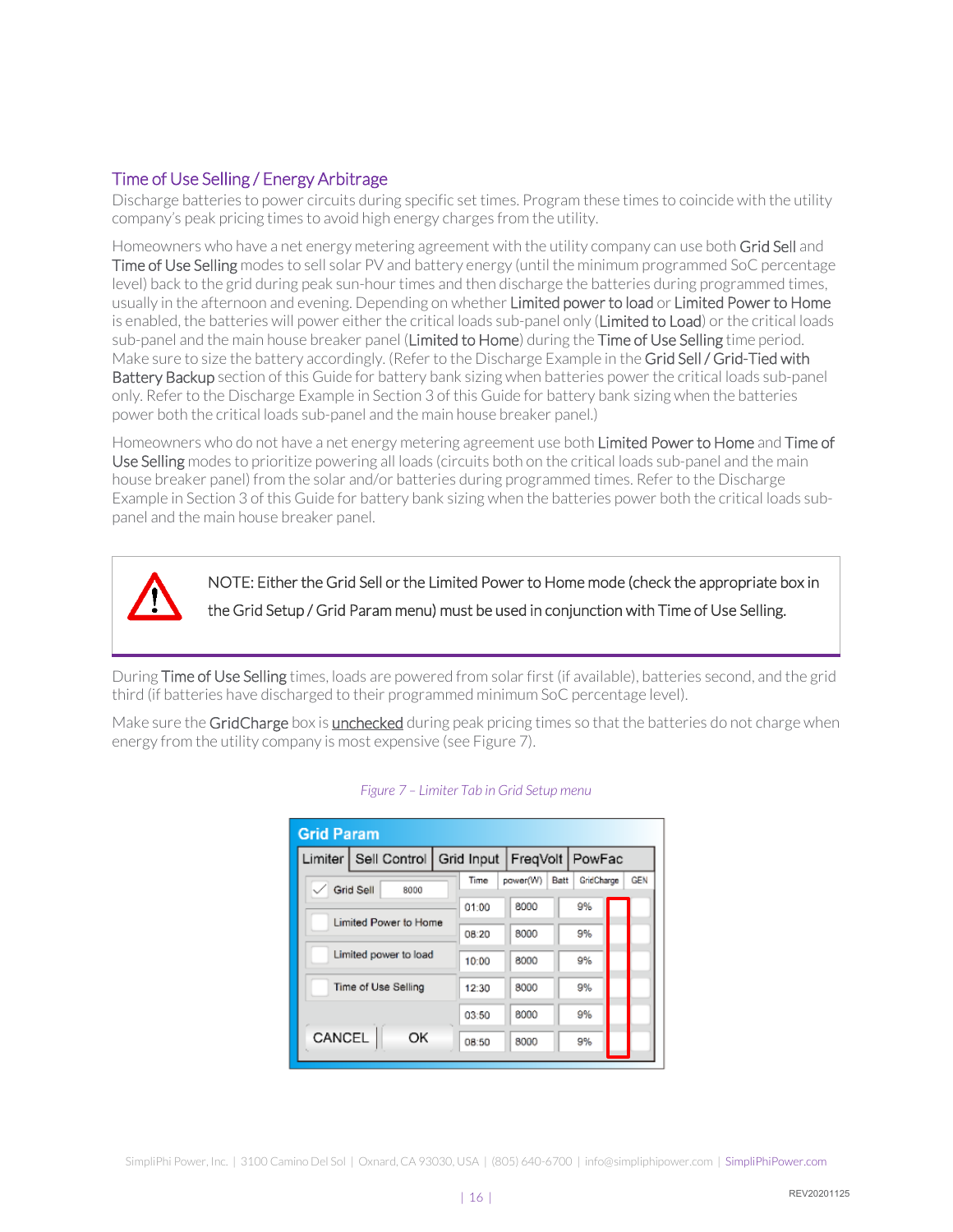#### Off-Grid

The Sol-Ark automatically operates in Off-Grid mode when it does not detect a grid connection. In an Off-Grid system setup, all the home's loads are connected to the Sol-Ark's Load Output (50A double-pole breaker).

Do not use the Sol-Ark's Grid Sell and Limited to Home modes in an off-grid system setup.

Check the Limited power to load box in the Limiter tab of the Sol-Ark's Grid Setup / Grid Param menu to allow for the batteries' power to discharge to the connected loads.

#### <span id="page-17-0"></span>**Generators**

The Sol-Ark's built-in Auto Generator Start functions as a 2-wire automatic switch.

The Sol-Ark's Grid Input breaker can be used as the generator's input breaker. In this scenario, check the General Standard box and the GEN connect to Grid input box in the Grid Param menu's Sell Control tab: *Figure 8 – Sell Control Tab in Grid Setup menu*

| <b>Grid Param</b>  |                                                 |
|--------------------|-------------------------------------------------|
|                    | Limiter Sell Control Grid Input FreqVolt PowFac |
| General Standard   | 60s<br><b>Grid Reconnect Time</b>               |
| UL 1741 & IEEE1547 | Power Factor<br>1.000                           |
| CA Rule 21         | GEN connect to Grid input                       |
| <b>UL 1741SA</b>   |                                                 |
|                    |                                                 |
|                    | CANCEL<br>OK                                    |

Due to the fact that many generators' output frequency is usually less precise than the grid's, the frequency parameters in the Grid Param menu's Grid Input tab may also need adjustment to accommodate a wider frequency range:

| <b>Grid Param</b> |                                                 |              |               |                                |
|-------------------|-------------------------------------------------|--------------|---------------|--------------------------------|
|                   | Limiter Sell Control Grid Input FreqVolt PowFac |              |               |                                |
|                   | <b>Grid Frequency</b>                           | 50Hz<br>60Hz | Grid Vol High | <b>Protect Param</b><br>264.0V |
|                   |                                                 |              | Grid Vol Low  | 211.0V                         |
| <b>Grid Type</b>  | 220V Single Phase                               |              | Grid Hz High  | $60.5$ Hz                      |
|                   | 120/240V Split Phase                            |              | Grid Hz Low   | $45.0$ Hz                      |
|                   | 120/208V 3 Phase                                |              | CANCEL        | OK                             |

*Figure 9 – Grid Input Tab in Grid Setup menu*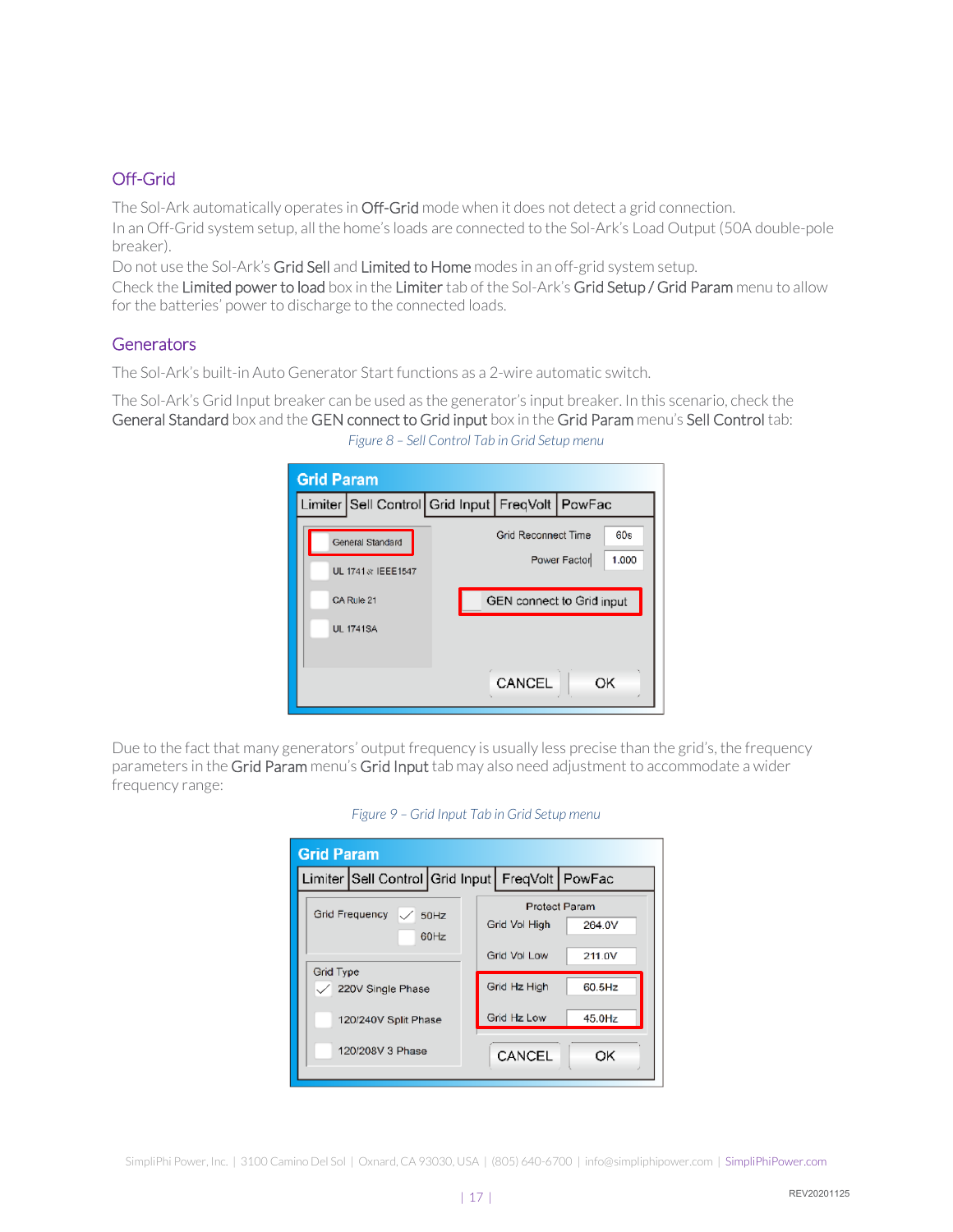Homeowners who wish to include a grid connection, generator, and Smart Load functionality can install a transfer switch allowing for either grid or generator to connect to the Sol-Ark's Grid Input. This frees up the Sol-Ark's Generator Input to be used as an output for Smart Loads (see the following Smart Loads section for more details).

In an AC Coupled system setup that includes a generator, using a transfer switch for a grid-or-generator connection to the Sol-Ark's Grid Input also frees up the Sol-Ark Generator Input for connection to the AC Coupled solar PV array.

If the system includes both a generator and a grid connection, limiter sensors are required. While smaller generators (less than 10 kW) can be wired to the Sol-Ark's Generator Input, Sol-Ark recommends wiring larger generators to a whole home transfer switch instead of using the inverter's Generator Input.

#### <span id="page-18-0"></span>Smart Load

The Smart Load feature allows the homeowner to run higher power non-essential appliances (hot water, dehumidifier, heat pump, irrigation pump, etc.) on solar when excess solar power is available. This setup involves connecting these higher power non-essential loads to the Sol-Ark's Generator Input. To partially protect the batteries against over-discharge, set the Smart Load Off Batt and Smart Load ON Batt parameters to the batteries' acceptable SoC percentage range while in this mode. However, note that no programmable parameter exists to regulate the batteries' over-discharge from a *current* perspective.

For example, an off-grid system with home loads totaling a maximum instantaneous power draw of 8 kW might include 5 PHI 3.8 batteries, with a maximum combined continuous power output of 9.6 kW<sub>DC</sub> / 9.168 kW<sub>AC</sub>. With both the Smart Load and Limited to Load modes enabled and the Smart Load ON Batt parameter set to 100% SoC, the Sol-Ark will begin powering the Smart Loads (in addition to all the home loads) when the batteries are at 100% SoC. If the Smart Load power draw exceeds 9.168 kWAC, (38.2 Amps at 240VAC), the batteries will then be operating beyond their maximum continuous power output capabilities. While the batteries have a maximum surge discharge capability of 60 Amps DC per battery (15.36 kW<sub>DC</sub> / 14.669 kW<sub>AC</sub> for the 5-battery bank), the batteries cannot surge at this power level for more than 10 minutes. A Smart Load drawing more than 9.168 kWAC for more than 10 minutes will very likely result in the batteries' SoC level reaching the Smart Load OFF Batt parameter, if it is set to 95%. However, feel free to reach out SimpliPhi Power Technical Support [\(TechSupport@SimpliPhiPower.com\)](mailto:TechSupport@SimpliPhiPower.com) if the Smart Load feature will be used and battery bank sizing clarification according to Smart Load-specific loads needs to be clarified.

Note that in a grid-connected system that utilizes the Smart Load feature, the Wattage value to the right of the Smart Load ON Batt parameter in the Smart Load menu tab (see Figure 5) represents the minimum power required of the solar PV array before the Smart Loads are powered. Therefore, that Solar PV Wattage value can be added to the battery bank's maximum output power rating when comparing maximum available solar and battery power available, against the Smart Load power draw: **Smart Load Draw (kW)**  $\leq$ Solar PV  $(kW)$  + Batttery Bank MAX Output Power  $(kW)$ .

CAUTION: Smart Loads' maximum power draw cannot exceed the Generator Input breaker's 40 Amp / 240VAC rating.